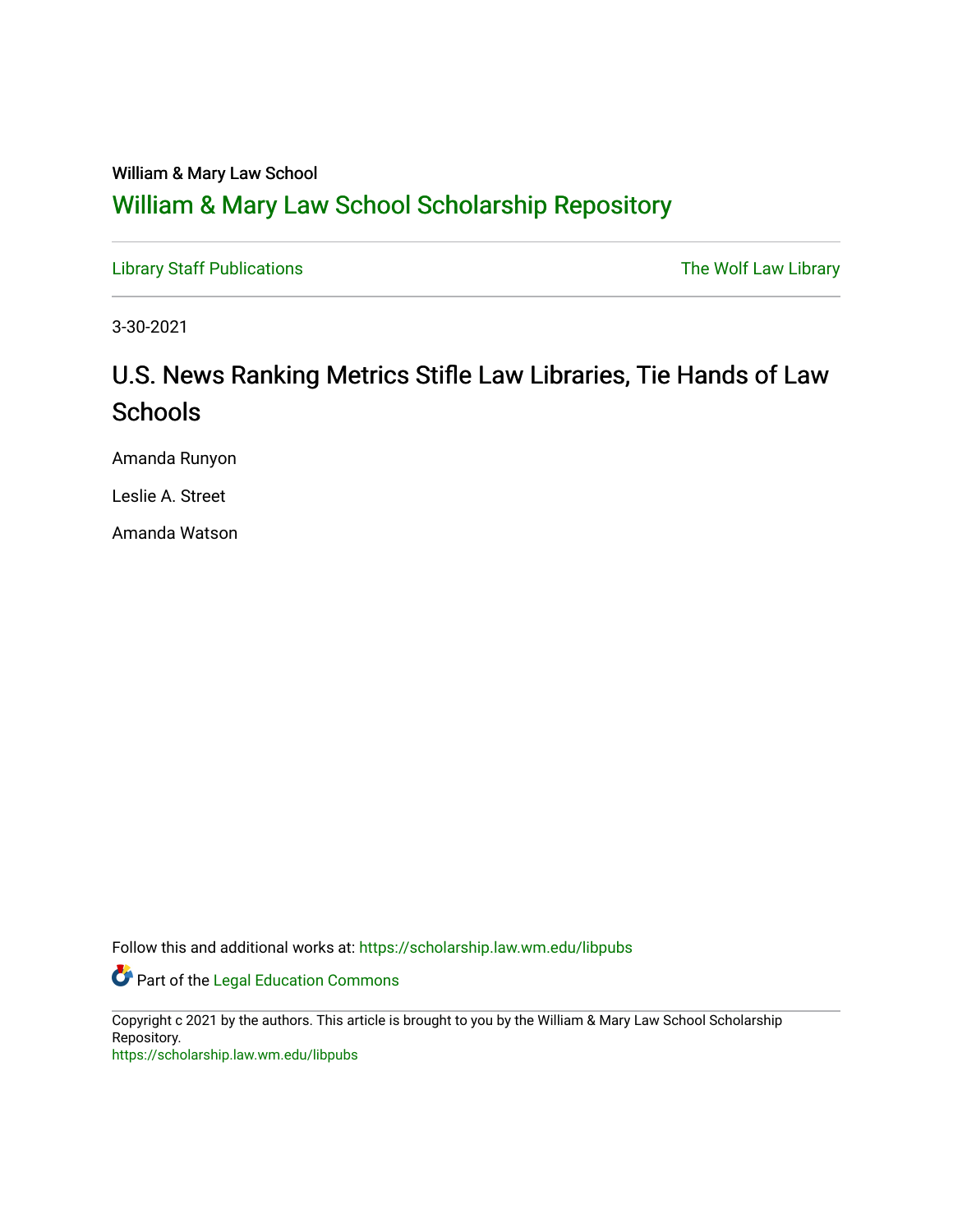## Tuesday, March 30, 2021

## *[U.S. News Ranking Metrics Stifle Law Libraries, Tie Hands of Law Schools](https://taxprof.typepad.com/taxprof_blog/2021/03/us-news-ranking-metrics-stifle-law-libraries-tie-hands-of-law-schools.html)*

### By [Paul Caron](https://taxprof.typepad.com/taxprof_blog/2021/03/us-news-ranking-metrics-stifle-law-libraries-tie-hands-of-law-schools.html#)

TaxProf Blog op-ed: [U.S. News Ranking Metrics Stifle Law Libraries, Tie Hands of Law Schools,](https://taxprof.typepad.com/files/lawlibraryblogfortaxprof-1.pdf) by Amanda Runyon (Pennsylvania), Leslie A. Street (William & Mary), & Amanda Watson (Houston):

USNWR has released the 2022 Best of Law School rankings, including a new set of questions and methodology for law libraries. As library directors at schools that perform objectively well in these new calculations, we feel obligated to voice our concerns. We believe the unintended consequences and potential outcomes of these metrics are highly problematic for law libraries and the institutions that we serve. Specifically, we are concerned that the new metrics may erode the value of libraries and push libraries t[o](https://taxprof.typepad.com/.a/6a00d8341c4eab53ef0263e99a4dcb200b-popup)



Amanda Runyon Leslie A. Street Amanda Watson

focus resources on US News data points, rather than on the services and outcomes that are most beneficial to our institutions, as the [ABA requires](https://www.americanbar.org/content/dam/aba/administrative/legal_education_and_admissions_to_the_bar/standards/2020-2021/2020-21-aba-standards-and-rules-chapter6.pdf).

Law library questions are included in the Faculty Resources portion of the ranking methodology and differ significantly from prior years' data collection. Recognizing that the library-related US News questions used outdated metrics, a group of volunteers solicited through four law library organizations developed these new metrics beginning [in early 2020.\[1\] In November 2020, US News announced the immediate implementation of these metrics.](https://www.nellco.org/general/custom.asp?page=usnews)

An additional metric, "ratio of credit bearing hours of instruction provided by law librarians to FTE law students," was [removed two days before the rankings were released. Speculation is that it was removed because an individual](https://taxprof.typepad.com/taxprof_blog/2021/03/us-news-issues-third-version-of-law-school-rankings-in-advance-of-their-public-release-on-tuesday-12.html) school reported a huge number that was an outlier by many orders of magnitude. However, there are other obvious over-reports in databases and titles that were still included in the ranking.[\[2\]](https://taxprof.typepad.com/taxprof_blog/2021/03/us-news-ranking-metrics-stifle-law-libraries-tie-hands-of-law-schools.html#_ftn2)

The new measures for libraries, which represent 1.75% of the total ranking score (up from .75%), as described by USNWR, are:

- Number of hours per day law students have access to library study space during regular semester and exam schedules
- Number of hours per week law students have access to real-time reference/research/library services during the regular semester schedule
- Ratio of FTE professional and paraprofessional library staff to FTE law students
- Ratio of number of seats with library spaces to FTE law students
- Ratio of total number of presentations by library staff to FTE law students
- Total number of licensed or owned digital/electronic databases available to law students as
- Total number of titles available to law students

While these seven metrics combine to account for only 1.75% of a school's total ranking score, even small differences can affect the ranking position because of how tightly packed schools are together in the overall rankings. When US News had to correct erroneous scoring of library hours before the rankings were publicly released, and after excluding the question regarding for-credit instruction, several schools were reordered in the rankings on both occasions. To demonstrate the impact of these questions, we include the top fifty law libraries based on the new metrics at the end of this post. The new metrics focus on internal resource allocations such as library hours, seats, services, and title counts with no corresponding measure of quality. We acknowledge that library metrics cannot easily measure quality; it is easier to count hours and the number of times instructional presentations are provided. However, in counting services as mere numbers, libraries can use lower quality substitutes, like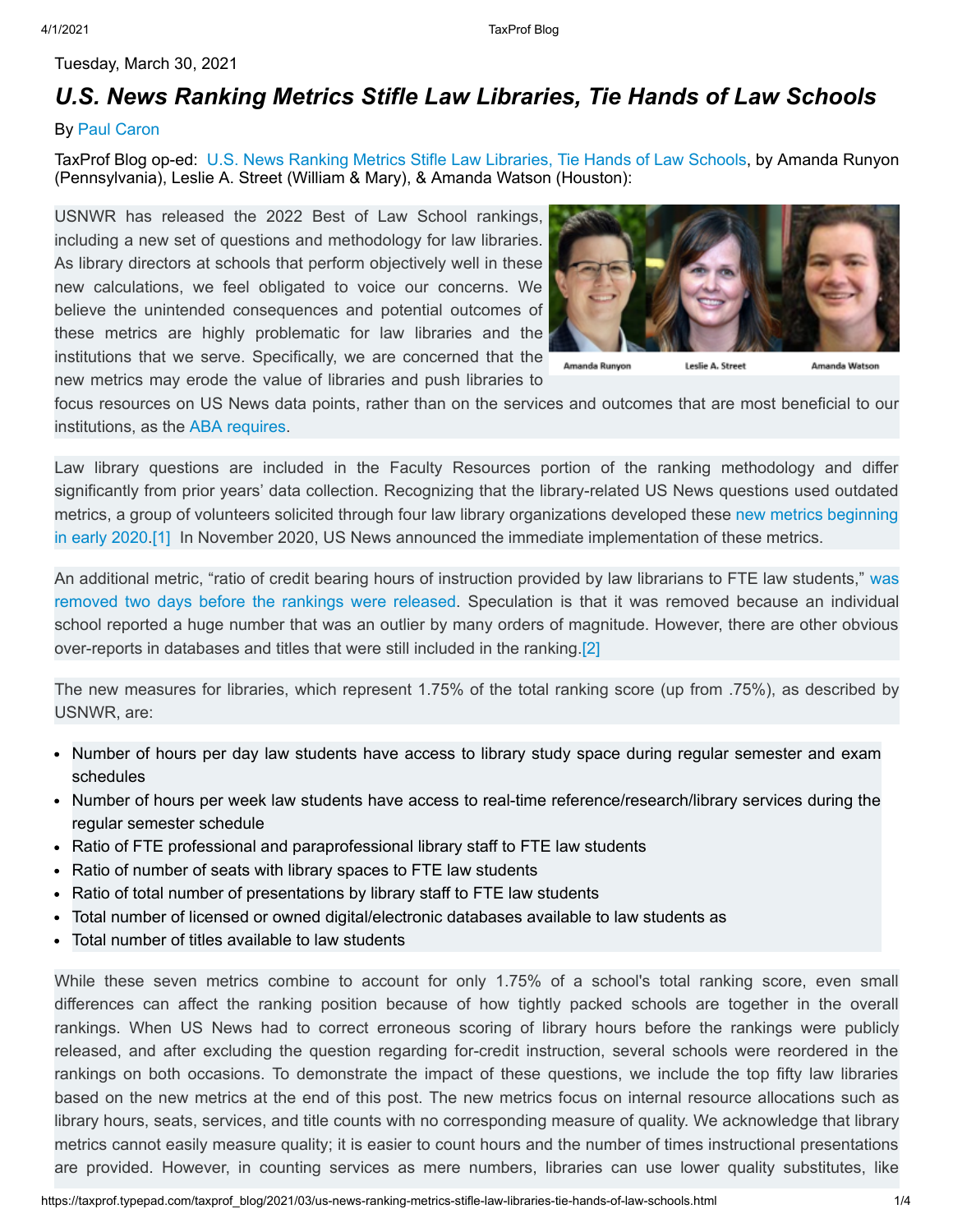#### 4/1/2021 TaxProf Blog

student workers, to extend service hours for rankings purposes. Overall, the rankings demand librarians focus on the counted metrics, instead of allowing law schools to make meaningful allocations of librarian time and resources based on the institution's curricular and programming needs and librarians' expertise.

Troublingly, in several of the new categories, the rankings can be easily gamed. Libraries can extend hours of library access and reference service, although this may be a poor way to treat library staff. Many libraries can add more seating or extend what is considered "library space." Even staff ratios can be gamed depending on how other departments, (e.g., IT) fit within a law school's reporting structure, or if the school uses titles like "graduate assistant" or "library fellow" to classify student employees as professional staff. This may be particularly true at institutions that also house Library or Information Science educational programs and may view these students as "professionals" under US News definitions. Presentations, which can range from library orientations and tours to credit-bearing instruction for LLM students, are counted the same regardless of length or attendance.

Further, the new library resource metrics advantage law schools that are part of large research universities since the measures include titles and databases available through the larger institution. Title counts and database offerings for non-law titles at large research institutions dwarf legal titles and databases, and yet, they are now counted in law school ranking metrics. The measure also overlooks that modern law libraries have resources such as purchasing on demand, rapid interlibrary loan, and consortial agreements, to provide quick access to titles not available in our own collections.

A concerning long-term implication of these metrics is the pressure it places on law libraries and Deans to compete on measures that demonstrate no meaningful outcomes, and in many cases will be at odds with our law schools' mission. The ABA Standards require law libraries to develop and implement collections and services that best support our law schools' unique missions. Contrary to the Standards, the new US News library metrics incentivize uniformity and could force libraries to prioritize spending to maximize US News ranked metrics rather than directing resources to best meet our institutions' research and educational missions.

Potentially, the most devastating consequence of these new metrics is the slow stifling of innovation. Rather than encouraging libraries to meaningfully contribute to their law schools and help students meet their goals, these metrics continue to reinforce outdated modes of operating -- collecting titles, adding seats, and opening library spaces "just in case" -- and limit us from aligning our operations with our community's goals. For example, awarding top points to libraries with 24/7 access penalizes schools that have made an informed decision not to offer such access based on risk assessments of their own environments. Gaming this metric by offering 24/7 access could incentivize law schools to ignore their moral and legal responsibilities regarding students' safety and well-being, and limitations of their own building's structure.

Other existing US News measures capture the value that a strong law library provides to a law school and a legal education program. Expenditures per student include library expenditures. Peer assessment ranks also reflect how well libraries support outstanding faculty scholarship. Lawyer and judge assessment ranks include how well libraries prepare students for practice by teaching important skills in legal research and legal technology. Professional librarians could easily be counted in ratios by altering the definitions of existing questions about faculty and clinicians. Law libraries should be seen through their contributions within these larger US News measures, rather than perpetuating outdated views that we are separate from our broader institutions.

Unfortunately, many law schools and libraries may forgo discussion on these and other issues presented with the new library ranking metrics as they seek to maximize the 1.75% of value that libraries are assessed to have for US News purposes. As Directors, when we work with our Law School Deans, we would much prefer to have conversations about resource allocations based upon the needs of our students, faculty, staff, alumni, and other institutional stakeholders, not a conversation forced by the US News ranking metrics.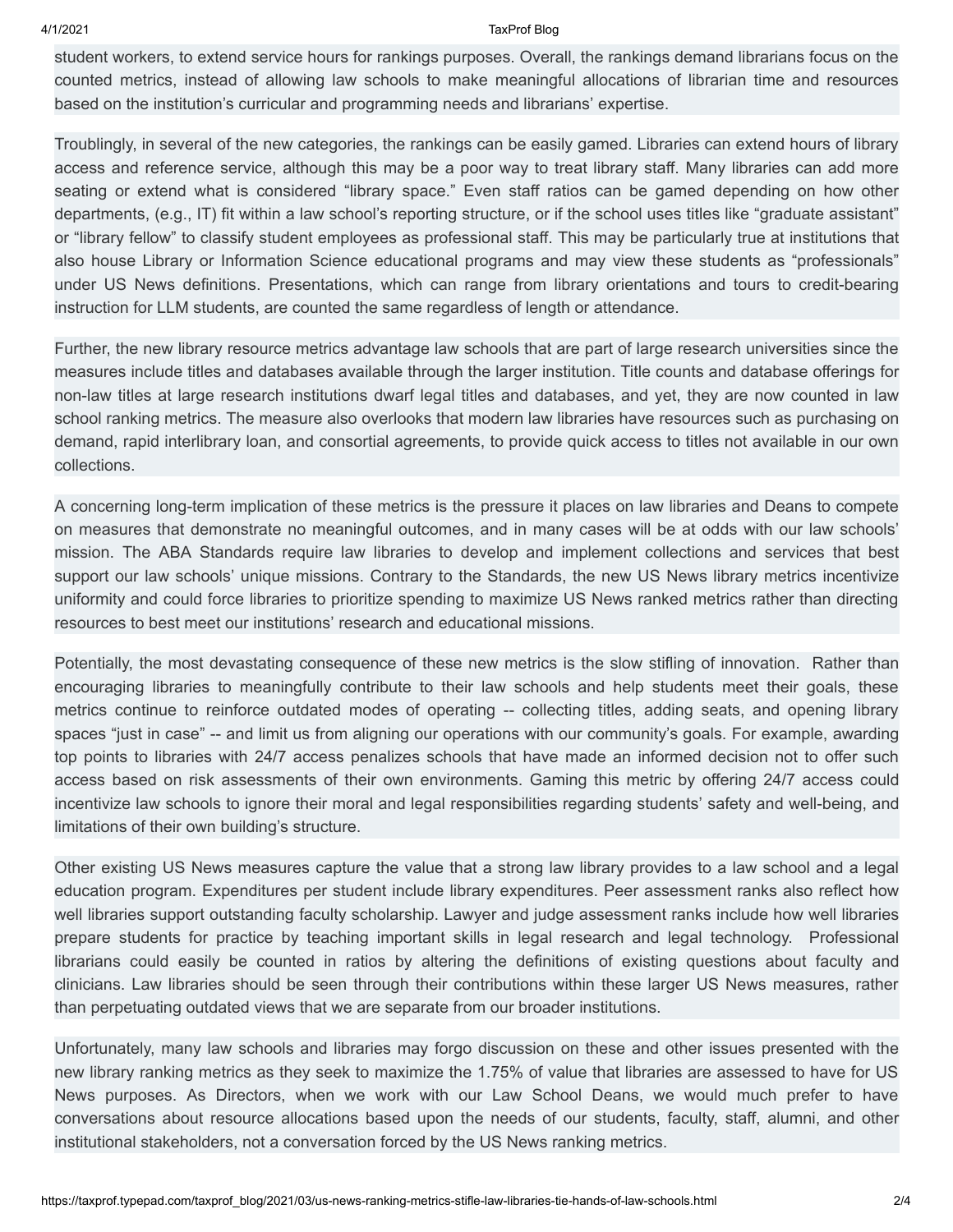## **How Law Libraries Score Under the New Metrics[\[3\]](https://taxprof.typepad.com/taxprof_blog/2021/03/us-news-ranking-metrics-stifle-law-libraries-tie-hands-of-law-schools.html#_ftn1)**

| <b>Law Library</b>                 | Law Library<br>"Rank" | <b>Law Library</b><br>"Score" |
|------------------------------------|-----------------------|-------------------------------|
| University of Arizona (Rogers)     | $\mathbf{1}$          | 29                            |
| Brigham Young University (Clark)   | $\overline{2}$        | 32                            |
| Indiana University (Maurer)        | 3                     | 34                            |
| University of Dayton               | $\overline{4}$        | 38                            |
| University of Houston              | $\overline{4}$        | 38                            |
| University of Iowa                 | 6                     | 40                            |
| <b>Harvard University</b>          | $\overline{7}$        | 44                            |
| <b>Boston College</b>              | 8                     | 47                            |
| <b>Stanford University</b>         | 8                     | 47                            |
| University of Pennsylvania (Carey) | 8                     | 47                            |
| <b>Texas Tech University</b>       | 11                    | 49                            |
| University of Wisconsin--Madison   | 11                    | 49                            |
| Penn State (Dickinson)             | 13                    | 50                            |
| University of Kansas               | 13                    | 50                            |
| University of Oregon               | 15                    | 51                            |
| University of Michigan             | 15                    | 51                            |
| William & Mary Law School          | 15                    | 51                            |
| <b>Cornell University</b>          | 18                    | 52                            |
| Northwestern University (Pritzker) | 18                    | 52                            |
| University of Richmond             | 20                    | 54                            |
| University of Tennessee            | 20                    | 54                            |
| <b>Boston University</b>           | 22                    | 56                            |
| University of Georgia              | 22                    | 56                            |
| University of Hawaii (Richardson)  | 22                    | 56                            |
| University of Minnesota            | 25                    | 57                            |
| University of Virginia             | 25                    | 57                            |
| University of Wyoming              | 25                    | 57                            |
| Case Western Reserve University    | 28                    | 58                            |
| Columbia University                | 28                    | 58                            |
| Georgetown                         | 30                    | 59                            |